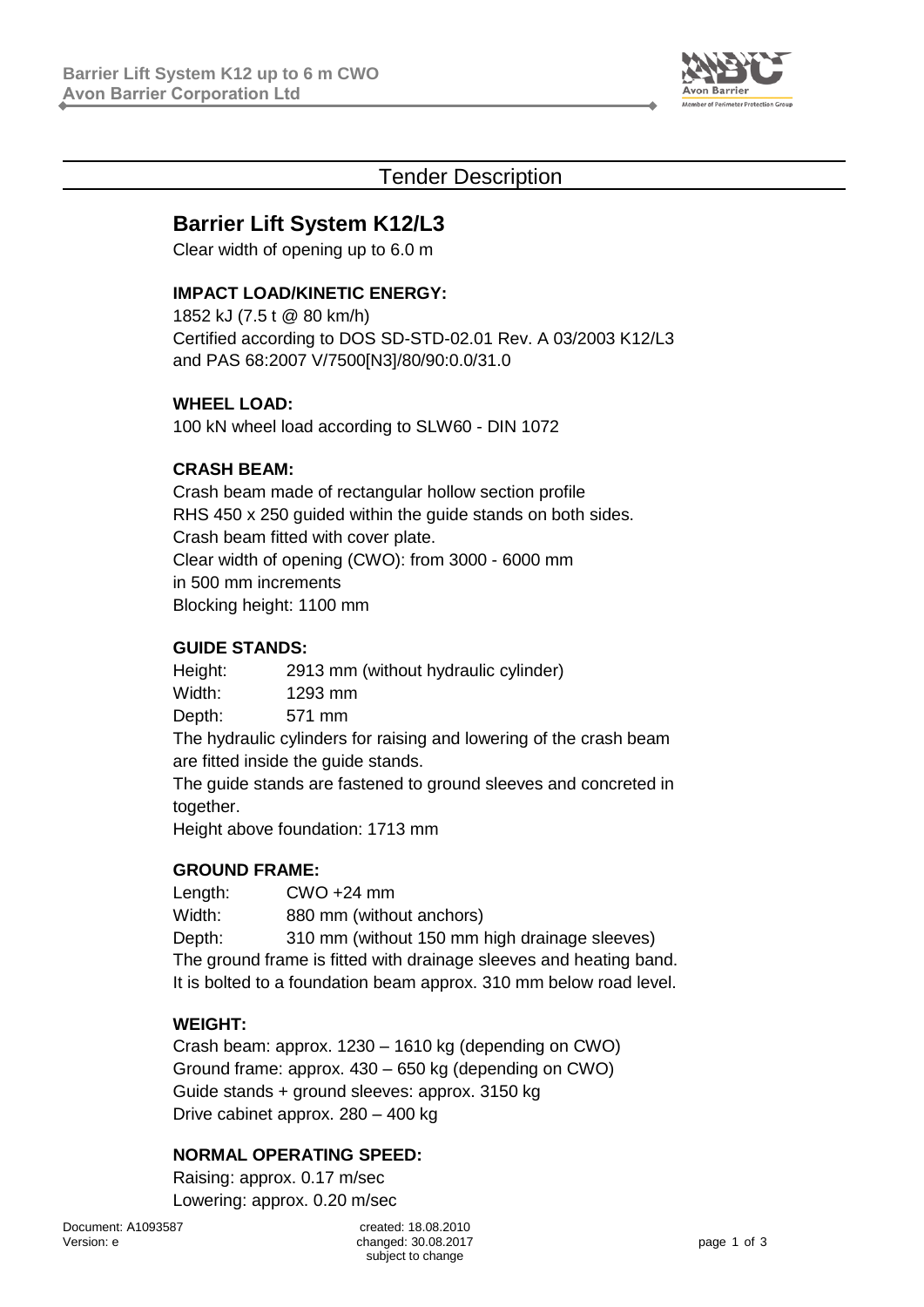

## Tender Description

### **DRIVE CABINET:**

Drive cabinet HxWxD=1400x1200x400 incl. 200 mm high base for indoor installation complete with corrosion protected hydraulic aggregate, PLC Easy in control box, heating 500 W, thermostat, air grille, air grille with fan and LED-system light. Optional: outdoor version incl. hygrostat, rain cover and outdoor coating

Optional: drive cabinet HxWxD=1800x1200x500 incl. 200 mm high base in connection with RO1 option for EU and EFTA countries

### **HYDRAULIC DRIVE UNIT:**

Hydraulic aggregate with motor 4.0 kW, pump, magnetic valves, high-pressure hydraulic cylinders and hand pump Length of hydraulic hoses: max. 25 m

#### **EMERGENCY OPERATION DURING POWER FAILURE:**

Manual raising via hand pump Manual lowering via ball cock valve Optional: Accumulator and battery pack for one remote operation (RO1) during power failure

## **LOCKING MECHANISM FOR DRIVE CABINET:**

3-point locking system with double-bit insert Optional: Folding lever handle with profile cylinder

#### **HYDRAULIC FLUID:**

Biodegradable hydraulic fluid Plantohyd 22 S, non-hazardous to water or mineral oil HLP 22

#### **CONTROL:**

PLC type Easy in control box, installed in drive cabinet, control voltage 24 V PLC type Easy in control box, installed in drive cabinet, control voltage 24 V Optional: socket SCHUKO type F, plug CEE 7/3 mounted on a top-hat rail inside the control box

#### **CONTROL DEVICES (OPTIONAL):**

- push button "raise/stop/lower" or key switch "raise/stop/lower"
- key switch "fire brigade"
- anti-terror push button (for emergency operation EO)
- light beam system
- remote control receiver
- antenna for remote control receiver